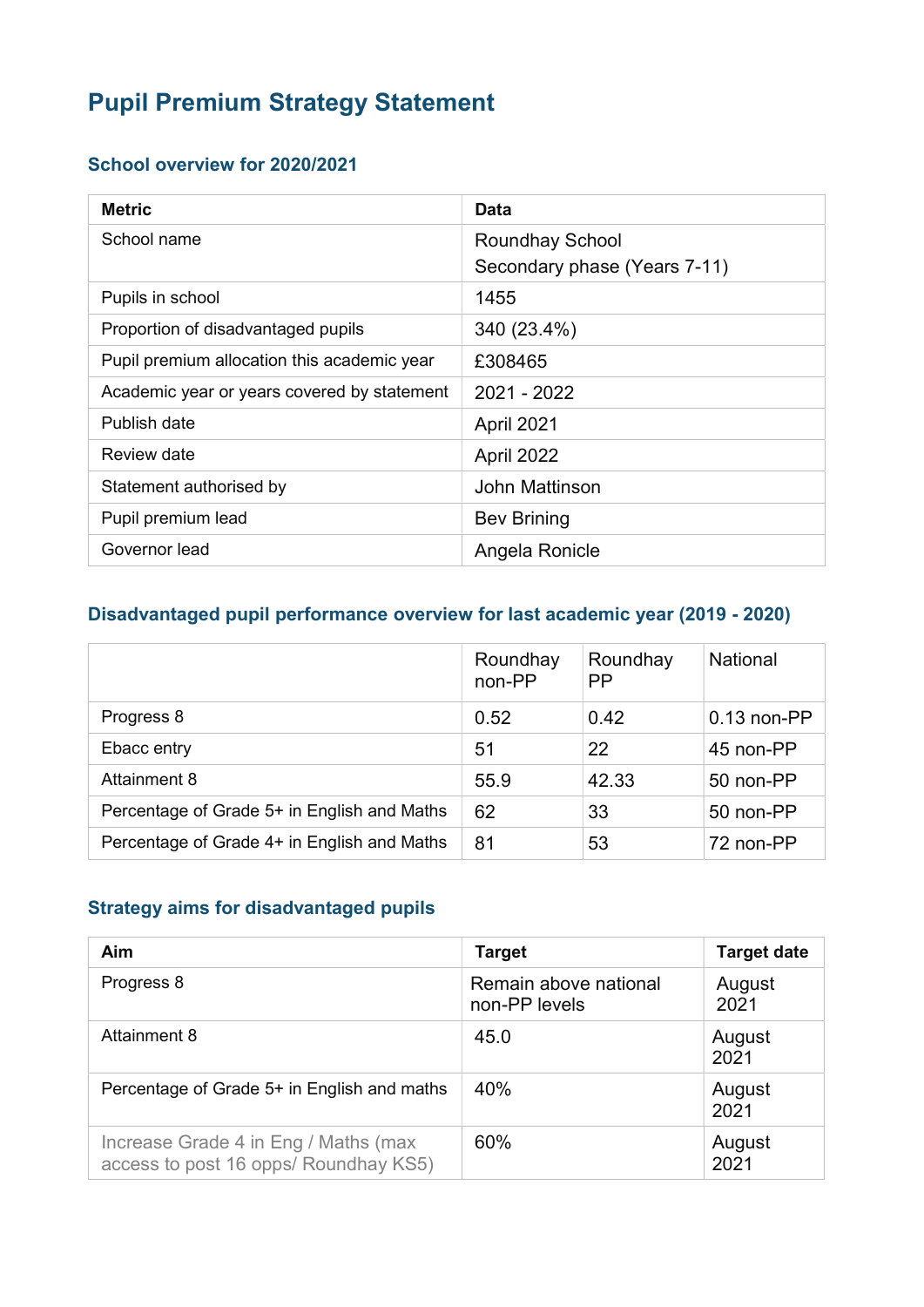# Teaching priorities for current academic year

| <b>Measure</b>                                                                                    | <b>Activity</b>                                                                                                                                                                                                                                                                                                                                                                                                                                                                                                                                            |
|---------------------------------------------------------------------------------------------------|------------------------------------------------------------------------------------------------------------------------------------------------------------------------------------------------------------------------------------------------------------------------------------------------------------------------------------------------------------------------------------------------------------------------------------------------------------------------------------------------------------------------------------------------------------|
| Disadvantaged<br>pupils access<br>learning and<br>teaching during<br>Covid (remote and<br>onsite) | Provide laptops, dongles and work packs to low<br>$\bullet$<br>attaining and vulnerable disadvantaged learners<br>Deliver high quality wave 1 intervention: narrated<br>$\bullet$<br>Power Points, zoom lessons, regular home learning<br>Create Home Room /other learning spaces for<br>$\bullet$<br>vulnerable disadvantaged learners in Covid<br>Communicate regularly with disadvantaged families<br>$\bullet$<br>(weekly telephone calls, form meetings, home visits<br>check ins with disadvantaged learners)                                        |
| Disadvantaged<br>pupils catch up on<br>lost learning                                              | Create 24 Year 10 forms with Disadvantaged learners<br>$\bullet$<br>placed in small groups<br>Deliver weekly achievement assemblies / Sprint<br>$\bullet$<br>Mentor disadvantaged learners and hold regular catch<br>$\bullet$<br>ups with Raising Achievement Leaders<br>Key Stage 3 co-ordinators deliver catch up on key<br>$\bullet$<br>topics for disadvantaged learners<br>Hold weekly progress meetings with weekly target for<br>$\bullet$<br>disadvantaged learners with low RTL score during<br>lockdown<br>Half term study support<br>$\bullet$ |
| Attainment gap<br>between<br>disadvantaged and<br>non disadvantaged<br>learners is reduced        | Deliver Pupil Premium First strategy along with wave 1<br>$\bullet$<br>intervention ensuring high quality learning and teaching<br>Retain/ increase key staffing (PP team: Deputy HT,<br>$\bullet$<br>Asst. HT, Asst. Heads of Year. PP Champions,<br>Attendance officer, KS3 behaviour Lead, Data officer)<br>total                                                                                                                                                                                                                                       |
| <b>Barriers to learning</b><br>these priorities<br>address                                        | Access to online learning<br>Pupil attendance<br>Pupil engagement<br>Pupil confidence / SEMH<br>Traditional communications with disadvantaged families<br>$\bullet$                                                                                                                                                                                                                                                                                                                                                                                        |
| Projected spending                                                                                | £125,000                                                                                                                                                                                                                                                                                                                                                                                                                                                                                                                                                   |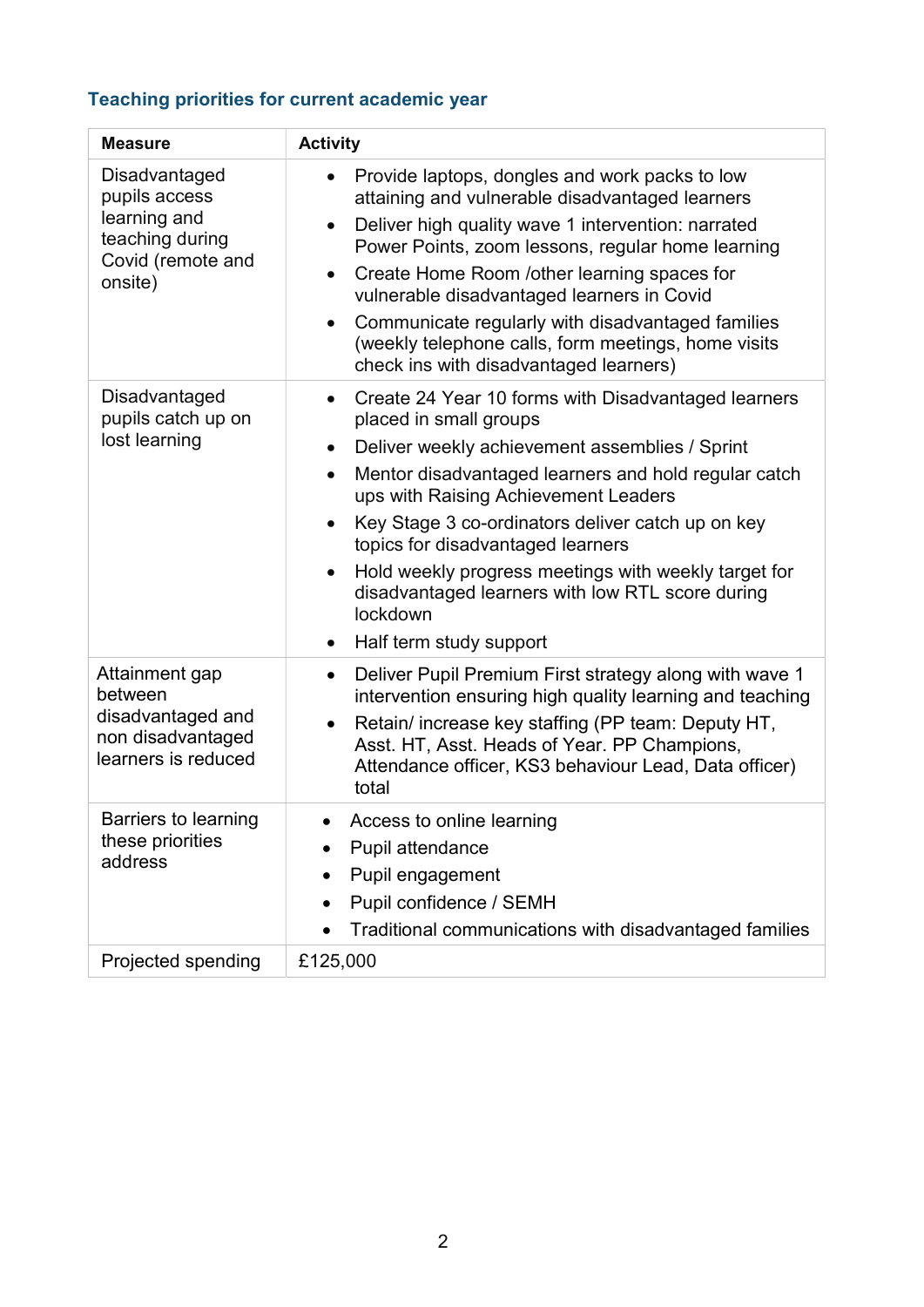# Targeted academic support for current academic year

| <b>Measure</b>                                                               | <b>Activity</b>                                                                                                                                                                                                                                                               |
|------------------------------------------------------------------------------|-------------------------------------------------------------------------------------------------------------------------------------------------------------------------------------------------------------------------------------------------------------------------------|
| Additional support / catch<br>up KS4<br>Additional support / catch<br>up KS3 | PP intervention for Y10, Raising achievement<br>$\bullet$<br>Leader meetings, 1:1 tutors for Year 11 most able<br>Create new independent study space, extended<br>opening for LRC, GCSE revision materials and<br>Study Stack for disadvantaged learners during exam<br>leave |
|                                                                              | Year 10 assessments in June cover lockdown<br>content identifies learning gaps. These gaps will be<br>the focus of intervention Programme in Year 11<br>(term 1)                                                                                                              |
|                                                                              | Additional teaching groups in KS3 including boys<br>$\bullet$<br>only classes                                                                                                                                                                                                 |
|                                                                              | Literacy and numeracy parents' classes led by KS3<br>co-ordinators                                                                                                                                                                                                            |
|                                                                              | Direct Instruction for Year 7 group, introduction of<br>the Writing Revolution for Year 8, Year 9                                                                                                                                                                             |
|                                                                              | <b>KS3 Reading Clubs</b>                                                                                                                                                                                                                                                      |
|                                                                              | Offsite provision                                                                                                                                                                                                                                                             |
| Offsite provision                                                            |                                                                                                                                                                                                                                                                               |
| Projected spending                                                           | £134,000                                                                                                                                                                                                                                                                      |

# Wider strategies for current academic year

| <b>Measure</b>                                    | <b>Activity</b>                                                                                                                                                          |
|---------------------------------------------------|--------------------------------------------------------------------------------------------------------------------------------------------------------------------------|
| Ensure disadvantaged<br>families have basic needs | • Provide food (Food bank, vouchers, deliveries<br>made direct to pupils' homes. Starbooks, breakfast<br>café, Home Room breakfasts and food for any<br>pupil in need)   |
|                                                   | Provide uniform and school equipment. Track<br>$\bullet$<br>pupils receiving E codes and provide regular<br>equipment check ins                                          |
|                                                   | Regular communications with parents throughout<br>$\bullet$<br>Covid. Share links and deliver referrals to outside<br>agencies where families require additional support |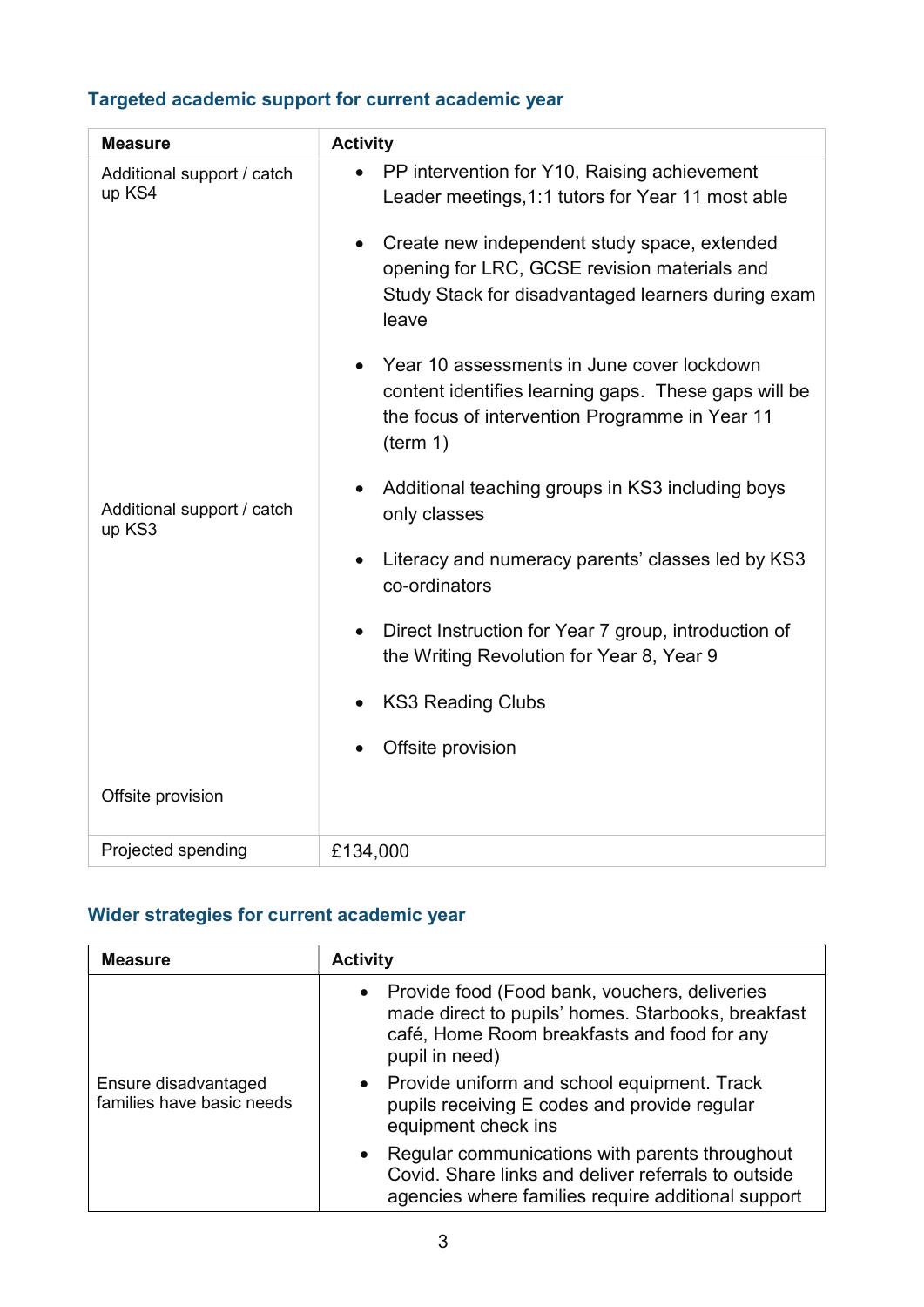| Improve the attendance of<br>disadvantaged learners | Assistant Head of Year delivers attendance drive<br>(Identify poor attenders, meet weekly and explicitly<br>link attendance to achievement<br>Introduce bus service, engage with families. Track<br>closely and celebrate success                                                                                                                   |
|-----------------------------------------------------|-----------------------------------------------------------------------------------------------------------------------------------------------------------------------------------------------------------------------------------------------------------------------------------------------------------------------------------------------------|
| Improve behaviour /<br>engagement                   | Assistant Head of Year delivers behaviour /<br>engagement drive (half term challenge, supports<br>and celebrates success)<br>Additional Careers support / stretch and challenge<br>programme<br>Free music tuition, home visits for transition,<br>transition programme, Leeds Rhinos, residentials<br>Free theatre trips (after restrictions lift) |
| Provide SEMH support                                | Identify pupils to join small coaching form group<br>(trial) to work with CMA (SLA 'Developing<br>excellence in Youth'/ behaviour six-week<br>programme<br>Support pupils living with domestic violence,<br>experiencing grief (SEMH Lead) 1:1, small group,<br>assemblies, PHSE                                                                    |
| Projected spending                                  | £50,000                                                                                                                                                                                                                                                                                                                                             |

# Monitoring and implementation

| <b>Area</b>      | <b>Challenge</b>                                                                                                                                                                                         | <b>Mitigating action</b>                                                                                                                                                                                                                                                                              |
|------------------|----------------------------------------------------------------------------------------------------------------------------------------------------------------------------------------------------------|-------------------------------------------------------------------------------------------------------------------------------------------------------------------------------------------------------------------------------------------------------------------------------------------------------|
| Teaching         | Deliver Wave 1<br>intervention/ high quality<br>learning and teaching/<br>assessment and<br>feedback<br>Providing time for staff to<br>adapt to new ways of<br>working<br>Delivering CPD during<br>Covid | Adapt school calendar to<br>maximise opportunities<br>for staff to plan and<br>prepare<br>Deliver inset days with<br>wellbeing and subject<br>CPD focus. Provide time<br>for professional<br>development sessions led<br>by KS3 co-ordinators<br>• CPD in subject special-<br>ism, wellbeing training |
|                  |                                                                                                                                                                                                          | days delivered remotely                                                                                                                                                                                                                                                                               |
| Targeted support | <b>Ensure Raising</b><br>achievement teams in<br>KS3 and 4 (including                                                                                                                                    | Increase Raising<br>$\bullet$<br>Achievement teams in<br>Key Stage 3 and 4<br>Provide                                                                                                                                                                                                                 |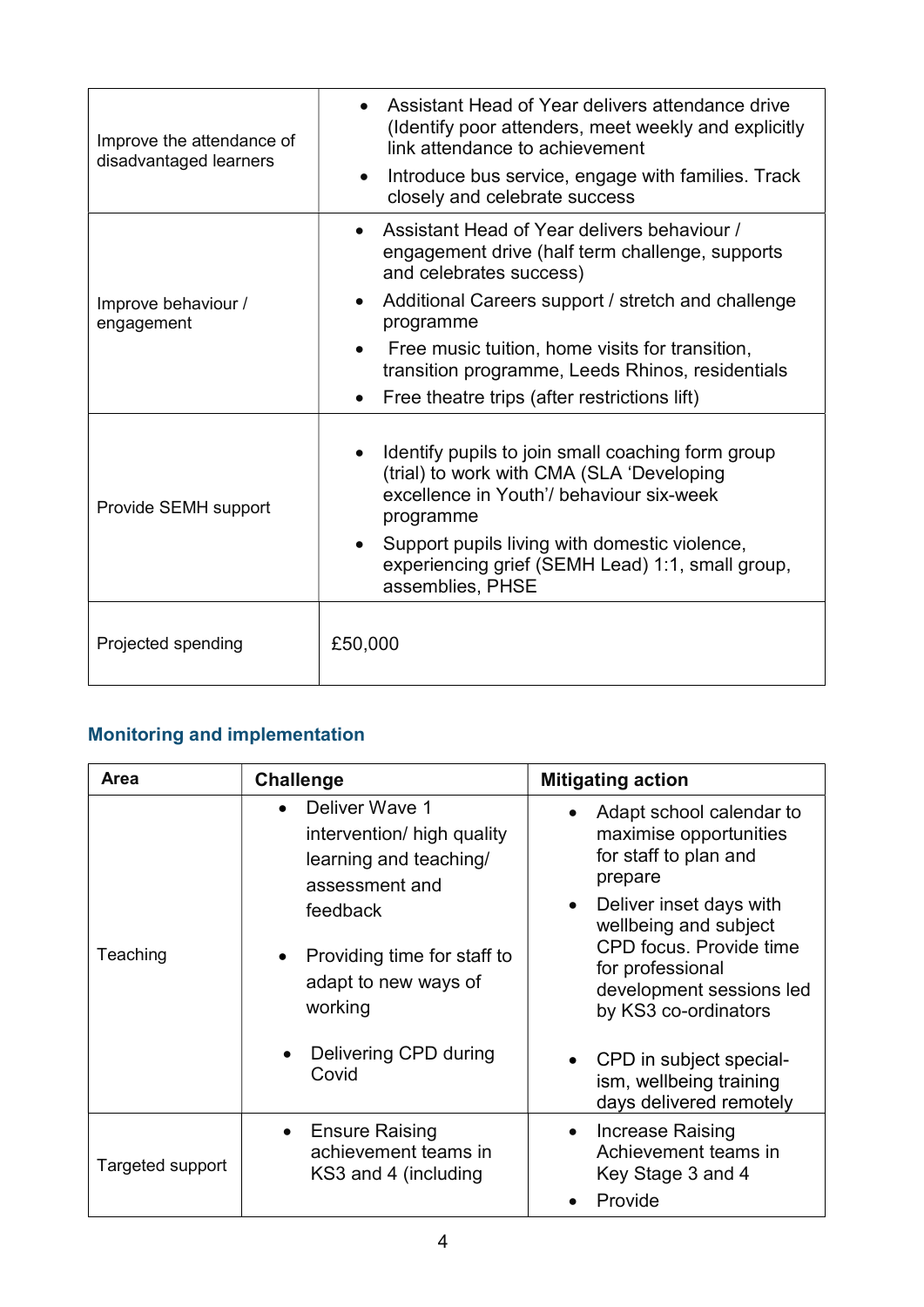|                  | tutors and Inclusion) can<br>access targeted pupils                    |                                                                               |
|------------------|------------------------------------------------------------------------|-------------------------------------------------------------------------------|
| Wider strategies | • Unable to run a<br>foodbank while pupils<br>are in school (no space) | • Staff raise funds to buy<br>additional food for<br>families during holidays |

# Review: last year's aims and outcomes (2019 – 2020)

| Aim                                                                                                                              | <b>Outcome</b>                                                                                                                                                                                                                                                                                                                                                                                                                                                                                                                                                                                                                                                                                             |
|----------------------------------------------------------------------------------------------------------------------------------|------------------------------------------------------------------------------------------------------------------------------------------------------------------------------------------------------------------------------------------------------------------------------------------------------------------------------------------------------------------------------------------------------------------------------------------------------------------------------------------------------------------------------------------------------------------------------------------------------------------------------------------------------------------------------------------------------------|
| 1. Provide addi-<br>tional basic sup-<br>port for families<br>in need (This tar-<br>get was added to<br>reposing to<br>Covid 19) | A regular and clear line of communication<br>$\bullet$<br>ensured that school could respond to additional<br>and basic needs of families (whole school<br>newsletters, letters, e-mails, texts, telephone<br>calls, wearelistening@roundhayschool.com)<br>Support included home delivery of school<br>$\bullet$<br>lunches, Edenred vouchers and 3-weekly<br>shopping hampers provided by the school food<br>bank<br>Referred families for additional support with bills,<br>$\bullet$<br>fuel and food<br>Provided equipment, work packs, laptops,<br>$\bullet$<br>dongles<br>As families' situations changed during lockdown<br>we provided regular opportunities / support with<br>applications for FSM |
| 2. Raise profile of<br><b>PP</b>                                                                                                 | PP strategy was regularly reviewed (whole staff<br>$\bullet$<br>meetings, middle leader briefings, Learning and<br>Achievement meetings, induction programme,<br>Year group meetings, department briefings)<br>PP team lead PPF strategy (Deputy headteacher,<br>$\bullet$<br>Assistant headteacher, Assistant heads of Year,<br>PP Champions, Attendance Officer, Behaviour<br>team)                                                                                                                                                                                                                                                                                                                      |
| 3. Deliver an appro-<br>priate curriculum<br>which stretches<br>and challenges<br>all PP pupils                                  | The effective use of data ensured pupils were<br>placed in appropriate sets (e.g. in Maths, scores<br>were adjusted to ensure all pupils were in a class<br>which stretched and challenged them.) Pupils'<br>attainment and progress was monitored closely.<br>New classes were created in KS3 and KS4 which<br>focused on Literacy, numeracy and Science and<br>which delivered an appropriate curriculum for low<br>attaining pupils                                                                                                                                                                                                                                                                     |
| 4. Provide appropri-<br>ate engagement<br>and enrichment<br>opportunities                                                        | During Covid these opportunities were limited to<br>online learning within the curriculum via<br>Enrichment, PHSE and PE lessons / challenges                                                                                                                                                                                                                                                                                                                                                                                                                                                                                                                                                              |